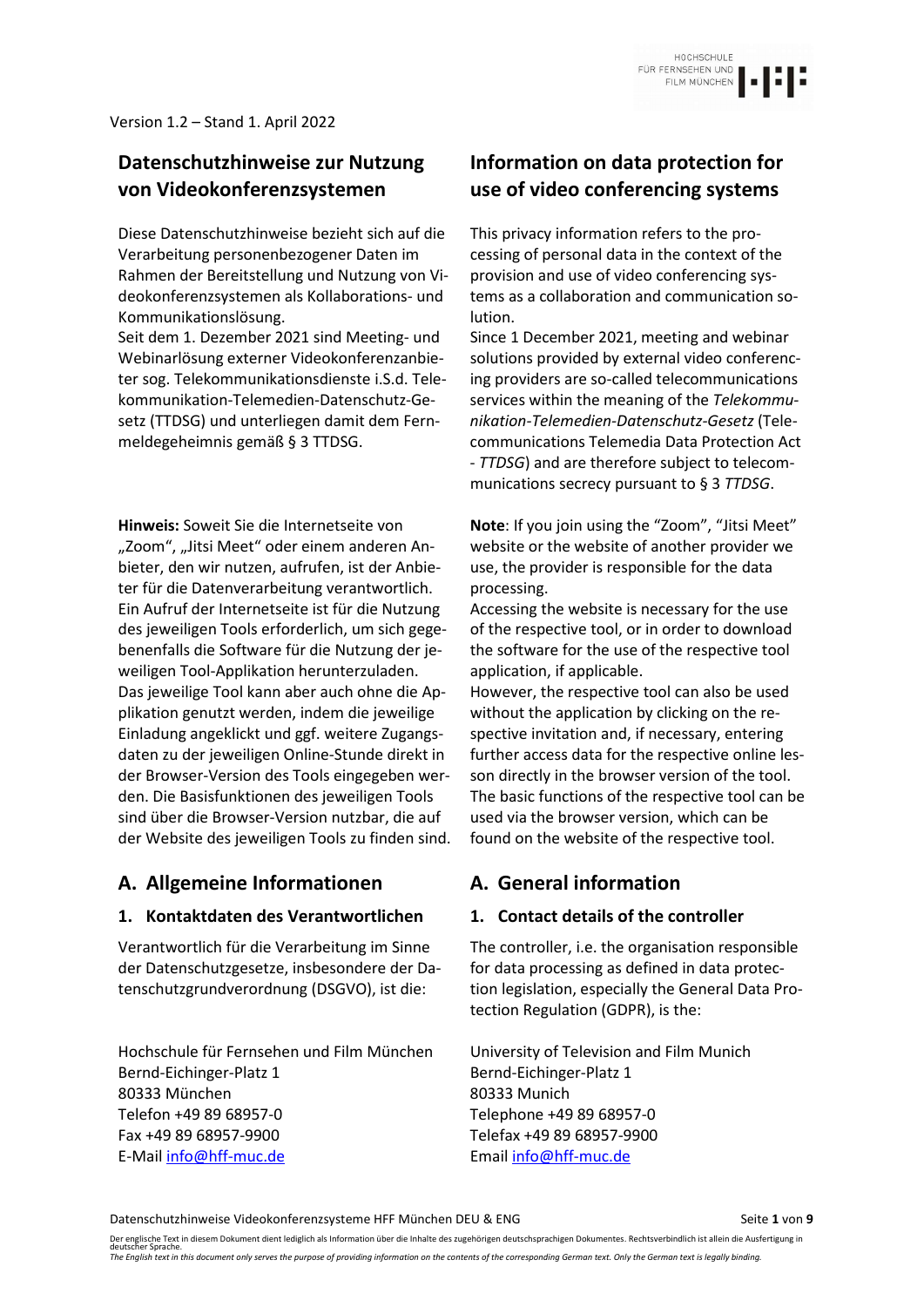Die Hochschule für Fernsehen und Film München ist eine Körperschaft des Öffentlichen Rechts und staatliche Einrichtung (Art. 11 Abs. 1 BayHSchG). Sie wird vertreten durch die Präsidentin Prof. Bettina Reitz.

## **2. Kontaktdaten des Datenschutzbeauftragten**

Den behördlichen Datenschutzbeauftragten erreichen Sie wie folgt:

Datenschutzbeauftragter der Hochschule für Fernsehen und Film München Bernd-Eichinger-Platz 1 Bernd-Eichinger-Platz 1 80333 München 80333 München E-Mail [datenschutz@hff-muc.de](mailto:datenschutz@hff-muc.de) Email [datenschutz@hff-muc.de](mailto:datenschutz@hff-muc.de)

## **3. Zwecke und Rechtsgrundlagen für die Verarbeitung personenbezogener Daten**

Die Verarbeitung personenbezogener Daten erfolgt ausschließlich zur Bereitstellung und Nutzung der Videokonferenzsysteme als Hilfsmittel für die Lehre, Forschung und Verwaltung einschließlich statistischer Auswertung. Zweck der Datenverarbeitung ist die Nutzung zur Zusammenarbeit im Rahmen der dienstlichen Tätigkeit an der Hochschule zur Erfüllung der Hochschulaufgaben gemäß Art. 2 BayHSchG.

Erfasst ist die Nutzung der lizenzierten Produkte und Services, die Bereitstellung von Updates, die Gewährleistung der Informationssicherheit sowie technischen und kundenbezogenen-Support in folgenden Szenarien:

### **Zoom: Zoom:**

Für Seminare, Vorlesungen, Veranstaltungen u.ä. mit Schwerpunkt Präsentation oder Diskussion per Audio/Video. Geeignet für Videokonferenzen mit vertraulichem Charakter wie z.B. Gremiensitzungen, interne Beratungen, Prüfungen, Verteidigungen, sofern die Konferenz über Ende-zu-Ende-Verschlüsselung geschützt ist.  Bei diesem Angebot handelt es sich um einen vertraglich gebundenen des Telekommunikationsanbieters Zoom Video Communications Inc. [\(https://zoom.us/privacy\)](https://zoom.us/privacy).

Weitere Informationen zur Verarbeitung von personenbezogenen Daten durch den Anbieter selbst entnehmen Sie bitte der Datenschutzerklärung von Zoom: [https://zoom.us/privacy.](https://zoom.us/privacy).

The University of Television and Film Munich is an organisation under public law and a state institution (article 11 (1) of the Bavarian Higher Education Act (*BayHSchG*)). It is represented by the president, Prof. Bettina Reitz.

## **2. Contact details of the Data Protection Officer**

You can contact our official Data Protection Officer at:

Data Protection Officer of the University of Television and Film Munich

## **3. Purpose of and legal basis for the processing of personal data**

Personal data is processed exclusively for the provision and use of the video conferencing systems as an aid for teaching, research and administration, including statistical evaluation. The purpose of the data processing is the use for cooperation within the scope of the official activities at the university for the fulfilment of the university tasks according to article 2 of the *BayHSchG*.

This covers the use of licensed products and services, the provision of updates, the guarantee of information security as well as technical and customer-related support in the following scenarios:

For seminars, lectures, events, etc. with a focus on presentation or discussion via audio/video. Conditionally sSuitable for video conferences of a confidential nature such as committee meetings, internal consultations, examinations, defences, provided the conference is protected via end-to-end encryption.  This offer is a contracted service from a commercial provider, Zoom of the telecommunications provider Zoom Video Communications Inc.

For further information on the processing of personal data by the provider itself, please refer to Zoom's privacy policy: [https://zoom.us/pri](https://zoom.us/privacy)[vacy.](https://zoom.us/privacy)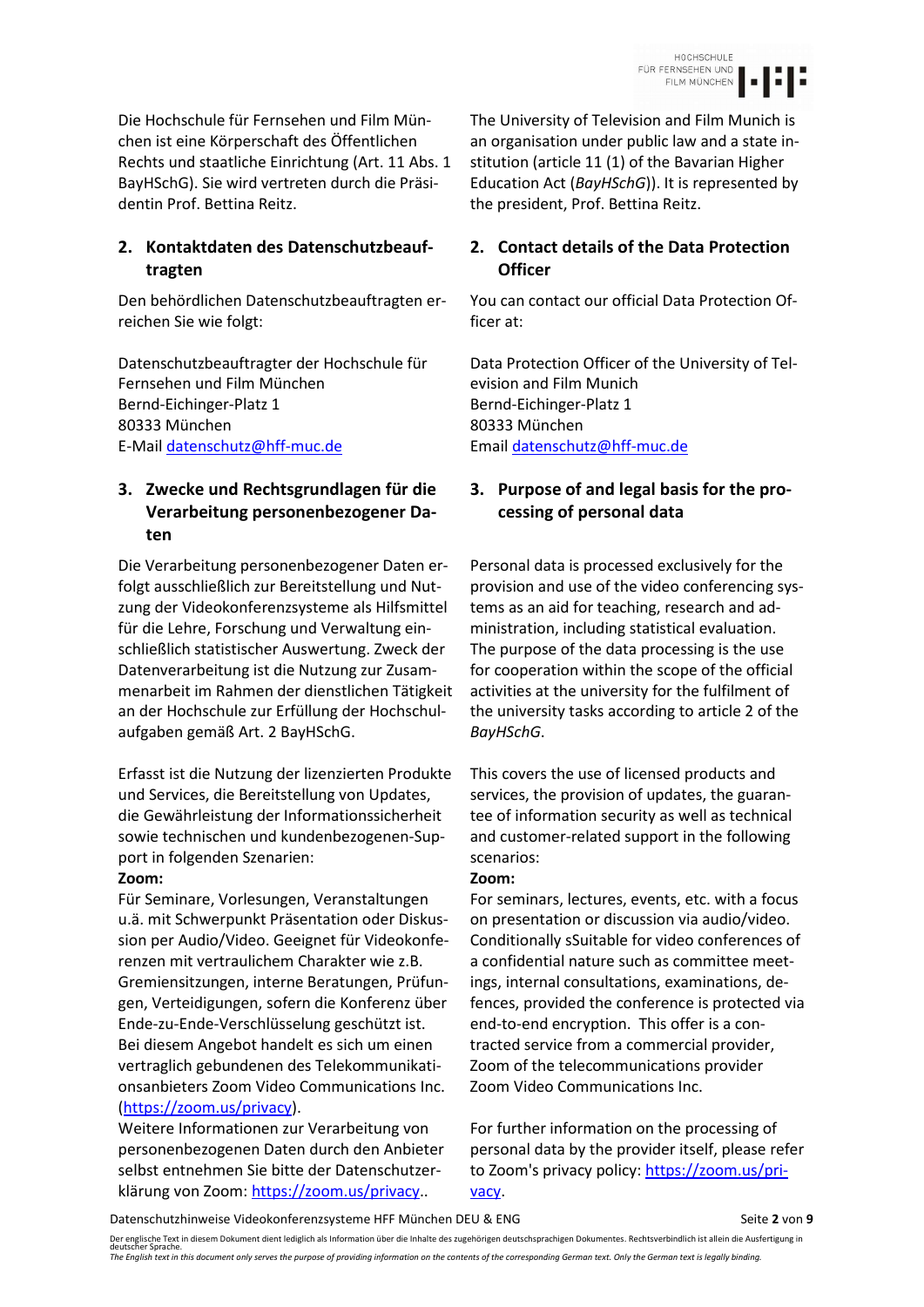Grundsätzlich ist es für alle Kommunikationsteilnehmer, die Zoom nutzen, möglich mit Ihnen zu kommunizieren. Der Support wird von Zoom in eigener Verantwortung erbracht. Bitte vermeiden Sie, sofern nicht für die Behebung des Problems erforderlich, die Offenlegung von personenbezogen Daten.

### **Jitsi Meet: Jitsi Meet:**

Für ad hoc Videokonferenzen in kleineren Gruppen zum Zweck allgemeiner Absprachen. Bedingt geeignet für Videokonferenzen mit vertraulichem Charakter wie z.B. Gremiensitzungen, interne Beratungen, Prüfungen, Verteidigungen. Die Datenverarbeitung erfolgt ausschließlich auf Servern der Hochschule. Die Videokonferenz kann durch den Organisator mit einem Passwort geschützt werden. So dies erfolgt, sind auch Konferenzen mit vertraulichem Charakter möglich.

Eine Datenverarbeitung zu anderen als zu den angegebenen bzw. gesetzlich zugelassenen Zwecken (z.B. zur internen Überprüfung der Sicherheitssysteme und zur Gewährleistung der internen Netz- und Informationssicherheit gemäß Art. 6 Abs. 1 BayDSG) erfolgt nicht. Eine Nutzung zu privaten Zwecken im Rahmen der zur Verfügung gestellten Lizenzen ist ausgeschlossen.

Es findet keine Leistungs- oder Verhaltenskontrolle auf Basis Ihrer Nutzung statt. Die Nutzung zur Erstellung von personenbezogenen Statistiken ist nicht zulässig.

Eine automatisierte Entscheidungsfindung oder Profiling im Rechtssinne findet nicht statt. Ohne Bereitstellung Ihrer personenbezogenen Daten können Sie die Anwendung nicht nutzen.

In principle, it is possible for all communication participants using Zoom to communicate with you. Support is provided by Zoom under its own responsibility. Please avoid disclosing personal data unless necessary for the resolution of the problem.

For ad hoc video conferences in smaller groups for the purpose of general agreements. Limited suitability for video conferences of a confidential nature, e.g. committee meetings, internal consultations, examinations, defence.  Data processing takes place exclusively on servers of the university. The video conference can be password-protected by the organiser. If this is done, conferences with a confidential character are also possible.

Data processing for purposes other than those specified or permitted by law (e.g. for the internal inspection of security systems and to ensure internal network and information security in accordance with article 6 (1) *BayDSG*) does not take place.

Any use for private purposes within the scope of the licenses provided is excluded.

There will be no performance or behavioural monitoring based on your use. Use for the creation of personal statistics is not permitted.

Automated decision-making or profiling in the legal sense does not take place. You cannot use the application without providing your personal data.

| Rechtsgrundlagen:                                       |                                                                           | Legal basis:                        |                                                                                      |  |
|---------------------------------------------------------|---------------------------------------------------------------------------|-------------------------------------|--------------------------------------------------------------------------------------|--|
| Anwen-<br>dungsbe-<br>reich                             | Rechtsgrundlagen                                                          | Scope of ap-<br>plication           | Legal basis                                                                          |  |
|                                                         |                                                                           | Provision of                        | article 6 (1) point e of the GDPR in                                                 |  |
| Bereitstel-<br>lung des<br>Dienstes und<br>statistische | Art. 6 Abs. 1 lit. e i.V.m. Art. 4<br>BayDSG (Art. 2, 10, 55 BayHSchG)    | the service<br>and statis-<br>tics: | connection with article 4 of the<br>BayDSG (article 2, 10, 55 BayHSchG)              |  |
| Auswertung                                              |                                                                           | Provision as<br>a working           | article 6 (1) point b of the GDPR in<br>connection with article 4 of the             |  |
| Bereitstel-<br>lung als Ar-<br>beitsmittel              | Art. 6 Abs. 1 lit. b DSGVO i.V.m. Art.<br>4 BayDSG (§ 106 Gewerbeordnung) | tool:                               | BayDSG (section 106 of the Trade,<br>Commerce and Industry Regulation<br>Act (GewO)) |  |

Datenschutzhinweise Videokonferenzsysteme HFF München DEU & ENG Seite **3** von 9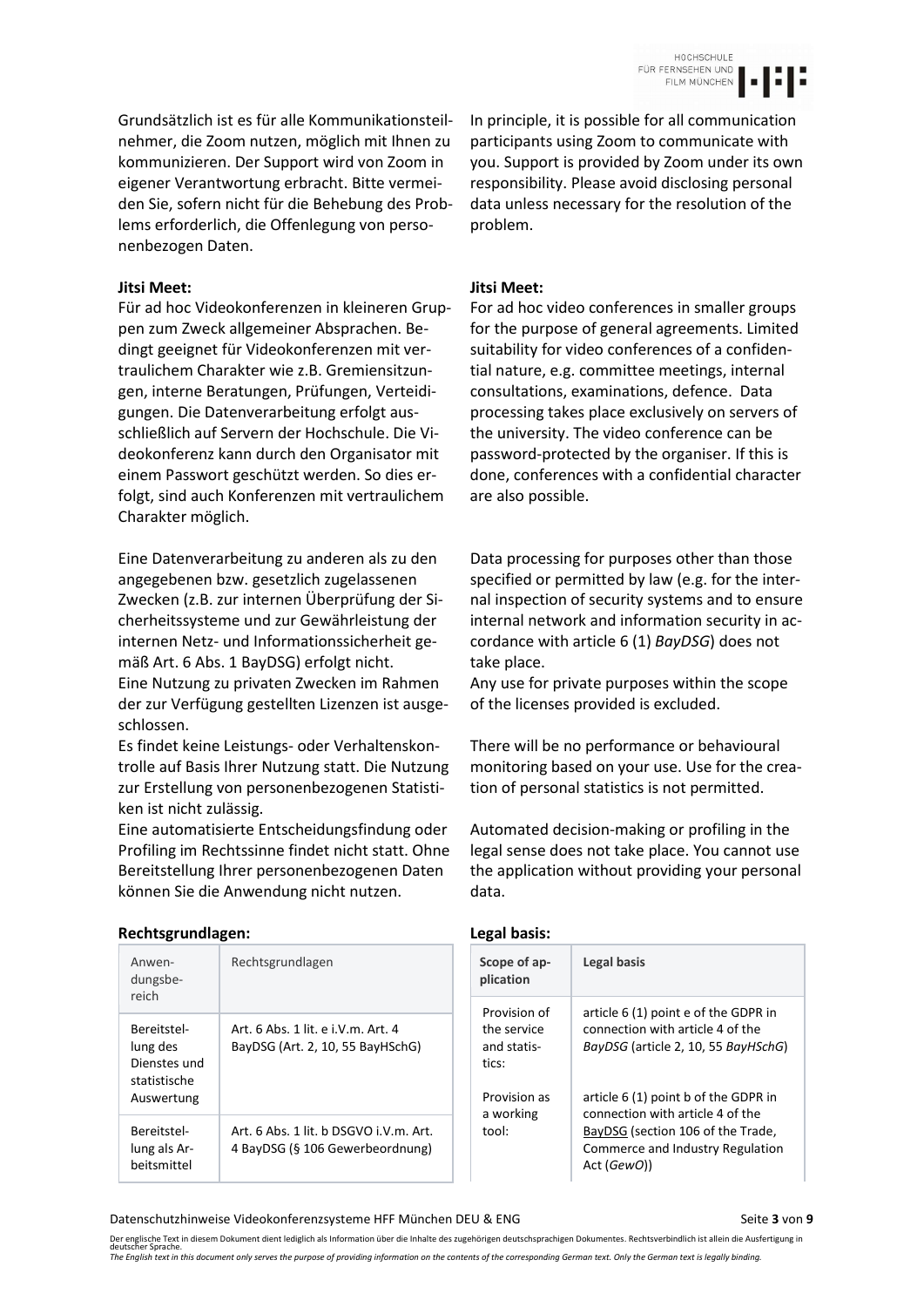| $\mathbf{r}$ |  |
|--------------|--|
|              |  |

article 6 (1) point c and e of the GDPR in connection with article 4 of the *BayDSG* (article 33 (5) Basic Law for the Federal Republic of Germany

article 6 (1) point c of the GDPR in connection with section 3a (1) of the Workplace Ordinance (*ArbStättV)*

article 6 (1) point b of the GDPR in the case of contracts with record-ing

Art. 6 para. 1 lit. a GDPR in the other

(*Grundgesetz – GG*))

|                                                     | Art. 6 Abs. 1 lit. c und e DSGVO<br>i.V.m. Art. 4 BayDSG (Art. 33 Abs. 5<br>GG)<br>Art. $6$ Abs. 1 lit. $c$ DSGVO i.V.m.<br>§ 3a Abs. 1 ArbStättV |
|-----------------------------------------------------|---------------------------------------------------------------------------------------------------------------------------------------------------|
| Für Aufzeich-<br>nungen von<br>Veranstal-<br>tungen | Art. 6 Abs. 1 lit. b DSGVO bei Verträ-<br>gen mit Aufzeichnungsverpflichtun-<br>gen<br>Art. 6 Abs. 1 lit. a DSGVO in den<br>übrigen Fällen        |

## **4. Kategorien der personenbezogenen Da-4. Categories of personal data ten**

Je nach Art und Umfang der Nutzung der Videokonferenzsysteme kann es zu einer Verarbeitung folgender personenbezogener Daten kommen.

| Zoom:          |                                                                  | Zoom:          |  |
|----------------|------------------------------------------------------------------|----------------|--|
| Nr.            | Bezeichnung der Daten                                            | No.            |  |
| 1              | <b>Account Information</b>                                       | 1              |  |
| $\mathfrak{p}$ | Profil- und Teilnehmerinformationen                              | $\mathfrak{p}$ |  |
| 3              | Kontakte und Kalenderintegrationen                               | 3              |  |
| 4              | Diensteeinstellungen                                             | 4              |  |
| 5              | Inhalte und Kontext von Meetings, Webina-<br>ren und Nachrichten | 5              |  |
| 6              | Aufzeichnungen von Meetings oder Webina-<br>ren                  | 6              |  |
| 7              | Daten aus der Erbringung des Telekommuni-<br>kationsdienstes     | 7              |  |

| Nr. | Bezeichnung der Daten                                                                                                                         |
|-----|-----------------------------------------------------------------------------------------------------------------------------------------------|
| 1   | Meetingorganisation (freiwählbarer User-<br>name, freiwählbarer Meetingname und<br>Raum, Sitzungs- und Einstellungscookies)                   |
|     | Meetingteilnahme (freiwählbarer Username,<br>freigebbare Bildschirm-, Kamera- und Ton-<br>übertagung, Sitzungs- und Einstellungscoo-<br>kies) |
| ੨   | Chatverlaufsdaten                                                                                                                             |
| 4   | Verkehrs- und Steuerungsdaten (IP-Adresse<br>mit Zeit und Datum, Clientinformationen                                                          |

cases

obligations

Depending on the type and scope of use of the video conferencing systems, the following personal data may be processed.

For recordings of events

| No. | Description of the data                                       |
|-----|---------------------------------------------------------------|
| 1   | <b>Account Information</b>                                    |
| 2   | Profile and participant information                           |
| 3   | Contacts and calendar integrations                            |
| 4   | Settings of services                                          |
| 5   | Content and context of meetings, webinars<br>and messages     |
| 6   | Recordings of meetings or webinars                            |
| 7   | Data from the operation of the telecommuni-<br>cation service |

### **Jitsi Meet: Jitsi Meet:**

| No. | Description of the data                                                                                                                              |
|-----|------------------------------------------------------------------------------------------------------------------------------------------------------|
|     | Meeting organisation (freely selectable user<br>name, freely selectable meeting name and<br>room, session and setting cookies)                       |
| 2   | Meeting participation (freely selectable user<br>name, freely selectable screen, camera and<br>sound transmission, session and setting cook-<br>ies) |
|     | Chat history data                                                                                                                                    |

Datenschutzhinweise Videokonferenzsysteme HFF München DEU & ENG Seite 4 von 9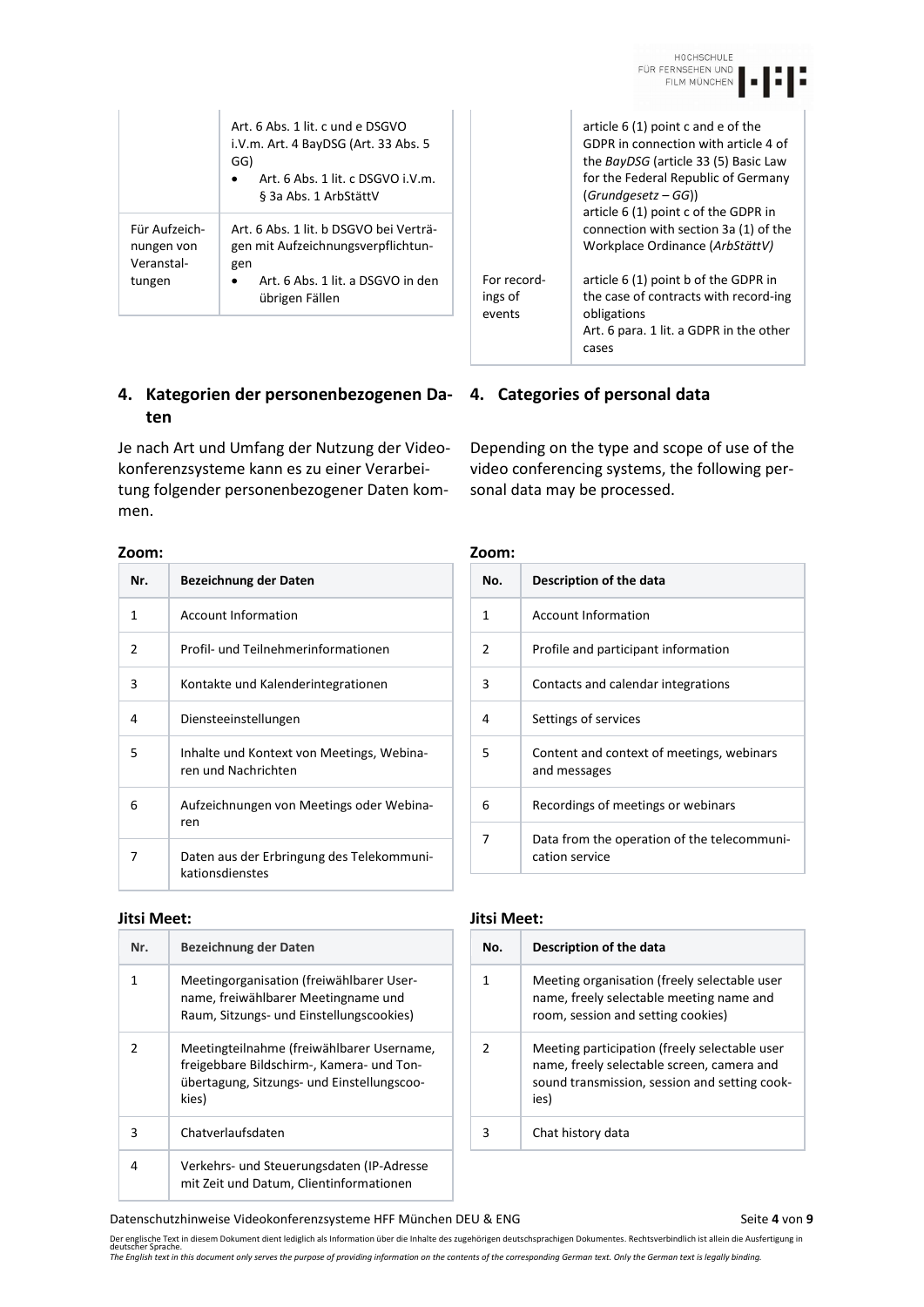### **5. Kategorien der betroffenen Personen 5. Categories of data subjects**

| Nr.<br>Kate-<br>gorie | Bezeichnung der Daten                             |
|-----------------------|---------------------------------------------------|
| $1 - 7$               | Nutzende                                          |
| 5, 6                  | In der Kommunikation erwähnte weitere<br>Personen |

| Nr.<br>Katego-<br>rie | Bezeichnung der Daten                               |
|-----------------------|-----------------------------------------------------|
| 1, 3, 4               | Organisatorinnen und Organisatoren                  |
| 2, 3, 4               | Teilnehmende Personen                               |
| 3, 4                  | Personen über die das Meeting inhaltlich<br>handelt |

### **6. Empfänger der personenbezogenen Da-6. Recipients of personal data ten**

Personenbezogene Daten, die im Zusammenhang mit der Nutzung von Zoom verarbeitet werden, werden grundsätzlich nicht an Dritte weitergegeben, sofern sie nicht gerade zur Weitergabe bestimmt sind.

Der Videokonferenzanbieter Zoom sowie etwaige Subauftragnehmer erhalten notwendigerweise Kenntnis von den verarbeiteten Daten, soweit dies im Rahmen des Auftragsverarbeitungsvertrages bzw. etwaiger Vertragsverhältnisse mit Subauftragnehmern erforderlich bzw. vorgesehen ist.

Einzelheiten hierzu entnehmen Sie der nachfolgenden Übersicht.

| Nr.<br>Kate-<br>gorie | Empfänger                                   | <b>Anlass</b><br>der Of-<br>fenle-<br>gung | <b>Speicherort</b>        |  |
|-----------------------|---------------------------------------------|--------------------------------------------|---------------------------|--|
|                       | Telekommu-<br>nikationsdienste<br>anbeiter  | Telekom-<br>mu-<br>nikation                | Weltweit                  |  |
| $1 - 6$               | Zoom Video<br>Communica-<br>tions, Inc. und | Auf-<br>tragsver-<br>arbeitung             | EU, Japan,<br>Kanada, USA |  |

Datenschutzhinweise Videokonferenzsysteme HFF München DEU & ENG Seite **5** von 9

ting cookies)

## **Zoom: Zoom:**

| Cate-<br>gory no. | Description of the data                           |
|-------------------|---------------------------------------------------|
| $1 - 7$           | Users                                             |
| 5, 6              | Other persons mentioned in the commu-<br>nication |

4 Traffic and control data (IP address with time and date, client information, session and set-

### **Jitsi Meet: Jitsi Meet:**

| Cate-<br>gory<br>no. | Description of the data                    |
|----------------------|--------------------------------------------|
| 1, 3, 4              | Organisers                                 |
| 2, 3, 4              | Participants                               |
| 3, 4                 | Persons about whom the meeting is<br>about |

### **Zoom: Zoom:**

Personal data processed in connection with the use of Zoom will generally not be disclosed to third parties unless it is specifically intended for disclosure.

The video conferencing provider Zoom as well as any subcontractors necessarily obtain knowledge of the processed data to the extent that this is required or provided for in the context of the order processing agreement or any contractual relationships with subcontractors.

For details, please refer to the following overview.

| Cate-<br>gory<br>no. | Recipient                                                    | Reason<br>for Dis-<br>closure | Data Stor-<br>age Loca-<br>tion |
|----------------------|--------------------------------------------------------------|-------------------------------|---------------------------------|
|                      | Telecommuni-<br>cations Service<br>Provider                  | Telecom-<br>munica-<br>tions  | Worldwide                       |
| $1 - 6$              | Zoom Video<br>Communica-<br>tions, Inc. and<br>subprocessors | Data Pro-<br>cessing          | EU, Japan,<br>Canada, USA       |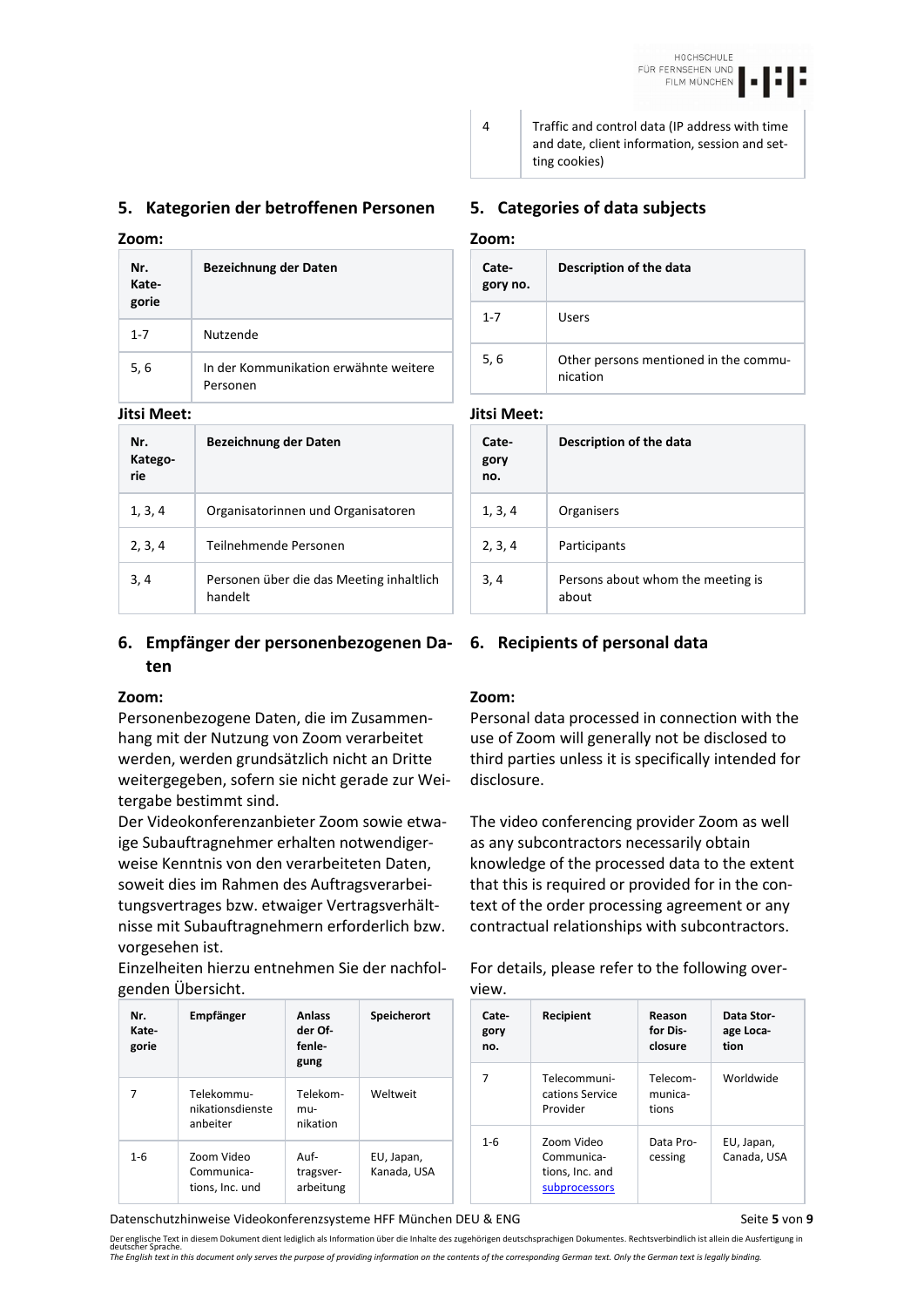HOCHSCHULE FÜR FERNSEHEN UND

FILM MÜNCHEN

|   | Unterauf-<br>tragsverarbeiter |                             |                       |
|---|-------------------------------|-----------------------------|-----------------------|
| 5 | Teilnehmende                  | Kommu-<br>nikation          | Weltweit              |
|   | Nutzende                      | Telekom-<br>mu-<br>nikation | Veröffen-<br>tlichung |

Die Datenverarbeitung erfolgt ausschließlich auf Servern der Hochschule und einem zusätzlich angemieteten Server. Wir haben für das Hosting und die technische Bereitstellung des Servers die Firma Hetzner Online GmbH (Industriestraße 25, 91710 Gunzenhausen) beauftragt. Wir haben mit der Firma Hetzner die datenschutzrechtlich erforderliche Vereinbarung zur Auftragsverarbeitung nach Art. 28 DSGVO abgeschlossen. Ausweislich dieser Vereinbarung verpflichtet sich Hetzner dazu, den notwendigen Schutz Ihrer Daten zu gewährleisten und diese gemäß den geltenden Datenschutzbestimmungen ausschließlich in unserem Auftrag zu verarbeiten. Weitere Informationen zu Hetzner finden Sie auf der Webseite: https://www.hetzner.de/.

## **7. Übermittlung von personenbezogenen Daten an ein Drittland**

### **Zoom: Zoom:**

Wir nutzen für die Bereitstellung und Durchführung von Videokonferenzen eine Softwarelösung des Anbieters Zoom mit Hauptsitz in San Jose, Kalifornien/USA. Die Datenverarbeitung findet insofern in einem Drittland statt. Ein angemessenes Datenschutzniveau ist durch den Abschluss von sog. EU-Standarddatenschutzklauseln garantiert, die Zoom mit den Subauftragnehmern abgeschlossen hat (vgl. Art. 46 DSGVO).

| Nr.<br>Kate-<br>gorie | <b>Drittland oder</b><br>internationale<br>Organisation | Geeignete Garantien im<br>Falle einer Übermittlung<br>nach Art. 49 Abs. 1 Un-<br>terabsatz 2 DSGVO |
|-----------------------|---------------------------------------------------------|----------------------------------------------------------------------------------------------------|
| $1 - 6$               | Weltweit                                                | Standardvertragsklauseln                                                                           |
| 7                     | Weltweit                                                | Fernmeldegeheimnis                                                                                 |
| 5                     | Weltweit                                                | Außerhalb des Anwen-<br>dungsbereiches nach Art.<br>85 DSGVO                                       |

| 5 | Participants | Commu-<br>nications          | Worldwide   |
|---|--------------|------------------------------|-------------|
|   | User         | Telecom-<br>munica-<br>tions | Publication |

### **Jitsi Meet: Jitsi Meet:**

Data processing takes place exclusively on servers at the university and on an additionally rented server. We have engaged the company Hetzner Online GmbH (Industriestrasse 25, 91710 Gunzenhausen) for the hosting and technical provision of the server. We have concluded the agreement on data processing required under data protection law with the company Hetzner in accordance with article 28 of the General Data Protection Regulation (GDPR). According to this agreement, Hetzner undertakes to guarantee the necessary protection of your data and to process it exclusively on our behalf in accordance with the applicable data protection regulations. Further information on Hetzner can be found on the website: https://www.hetzner.de/.

## **7. Transferring Personal Data to a non-EU Country**

We use a software solution from the provider Zoom, headquartered in San Jose, California/USA, for the provision and execution of video conferences. Thus, data processing takes place in a third country. An adequate level of data protection is guaranteed by the conclusion of so-called EU standard data protection clauses, which Zoom has concluded with the subcontractors (see article 46 of the GDPR).

| Cate-<br>gory<br>no. | Third country<br>or interna-<br>tional organisa-<br>tion | Appropriate safeguards<br>in case of transfer pursu-<br>ant to Art. 49 (1) subpar-<br>agraph 2 GDPR |
|----------------------|----------------------------------------------------------|-----------------------------------------------------------------------------------------------------|
| $1 - 6$              | Worldwide                                                | <b>Standard contractual</b><br>clauses                                                              |
|                      | Worldwide                                                | Confidentiality of telecom-<br>munications                                                          |
| 5                    | Worldwide                                                | Outside the scope of appli-<br>cation according to Art. 85<br>GDPR                                  |

### Datenschutzhinweise Videokonferenzsysteme HFF München DEU & ENG Seite 6 von 9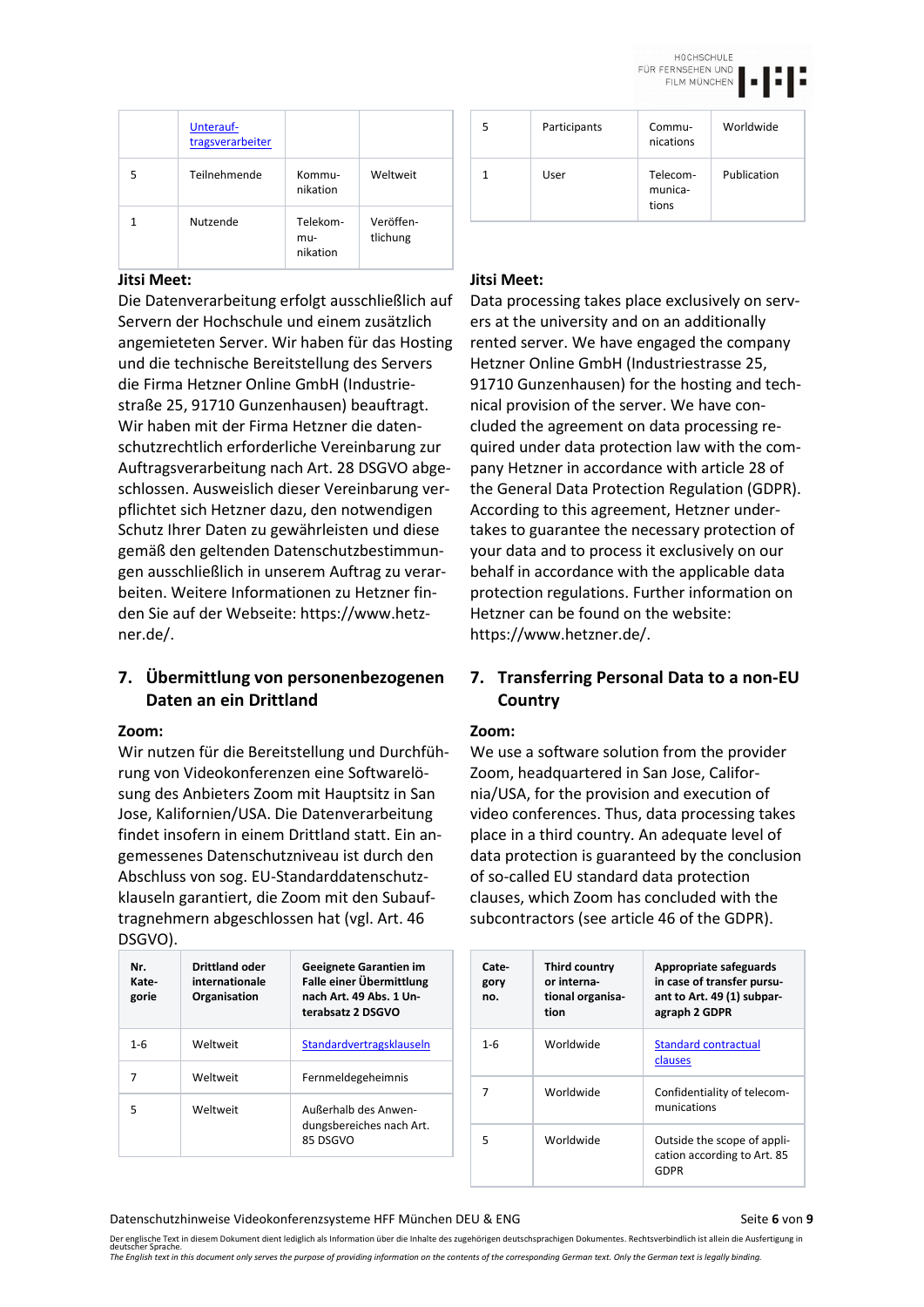### **Jitsi Meet: Jitsi Meet:**

Soweit nicht anders gesetzlich bestimmt, erfolgt keine Übermittlung an ein Drittland. Anlassbezogen kann dies im Rahmen der Wartung von Hardware und Software erforderlich werden.

## **8. Dauer der Speicherung der personenbezogenen Daten**

Wir löschen Ihre Daten gem. Art. 17 Abs. 1 lit. a DSGVO, sofern wir sie nicht mehr für die Zwecke, für die wir sie erhoben oder auf sonstige Weise verarbeitet haben, benötigen. Im Falle einer Verarbeitung Ihrer Daten aufgrund einer Einwilligungserklärung oder wenn Sie begründeten Widerspruch gegen eine Verarbeitung eingelegt haben, löschen wir Ihre Daten unverzüglich. Etwas anderes gilt für den Fall, dass wir aufgrund von gesetzlichen Aufbewahrungspflichten zur Aufbewahrung verpflichtet sind bzw. die Daten vom Landesarchiv übernommen werden.

### **Zoom: Vorgesehene Fristen für die Löschung der verschiedenen Datenkategorien**

| Nr.<br>Kate-<br>gorie | Löschfrist                                                                                                                                                                                                                                                                   |
|-----------------------|------------------------------------------------------------------------------------------------------------------------------------------------------------------------------------------------------------------------------------------------------------------------------|
| 1, 3, 4               | 30 Tage nach Löschen des Accounts bzw.<br>Vertragsende                                                                                                                                                                                                                       |
| 2                     | 30 Tage nach Ende der Veranstaltung.<br>In aggregierter Form zudem 12 Monate.<br>Eine Cloud basierte Speicherung erfolgt<br>nicht.                                                                                                                                           |
| 5                     | Soweit keine Aufzeichnung erfolgte, wer-<br>den Chatnachrichten nach 12 Monaten ge-<br>löscht.                                                                                                                                                                               |
| 6                     | Nach Widerruf von Einwilligungen, die zur<br>Veröffentlichung und Speicherung der Auf-<br>zeichnung erforderlich sind oder nach<br>Wegfall Erforderlichkeit für Veröffentli-<br>chung und Speicherung der Aufzeichnung.<br>Eine Cloud basierte Speicherung erfolgt<br>nicht. |
| 7                     | In Verantwortung des Telekommunikati-<br>onsdiensteanbieters                                                                                                                                                                                                                 |

Unless otherwise stipulated by law, no data is transferred to a third country. This may become necessary on an ad hoc basis in the context of hardware and software maintenance.

## **8. Storage period for personal data**

We will delete your data pursuant to article 17 (1) point a of the GDPR if we no longer need it for the purposes for which it was collected or otherwise processed. In the event that your data is processed on the basis of a declaration of consent or if you have submitted a justified objection to processing, we will delete your data immediately. Something else applies in the event that we are obligated to retain the data due to legal retention obligations or if the data is transferred to the state archives (*Landesarchiv*).

### **Zoom: Time limits for the deletion of the different categories of data**

| Cate-<br>gory<br>no. | <b>Deletion period</b>                                                                                                                                                                                                    |
|----------------------|---------------------------------------------------------------------------------------------------------------------------------------------------------------------------------------------------------------------------|
| 1, 3, 4              | 30 days after deletion of the account or<br>end of the contract                                                                                                                                                           |
| 2                    | 30 days after the end of the event.<br>In aggregated form also 12 months. There<br>is no cloud-based storage.                                                                                                             |
| 5                    | If no recording was made, chat messages<br>will be deleted after 12 months.                                                                                                                                               |
| 6                    | After revocation of consent required for<br>publication and storage of the recording<br>or after discontinuation of the need for<br>publication and storage of the recording.<br>Cloud-based storage does not take place. |
| 7                    | Under the responsibility of the telecom-<br>munication service provider                                                                                                                                                   |

Datenschutzhinweise Videokonferenzsysteme HFF München DEU & ENG Seite 7 von 9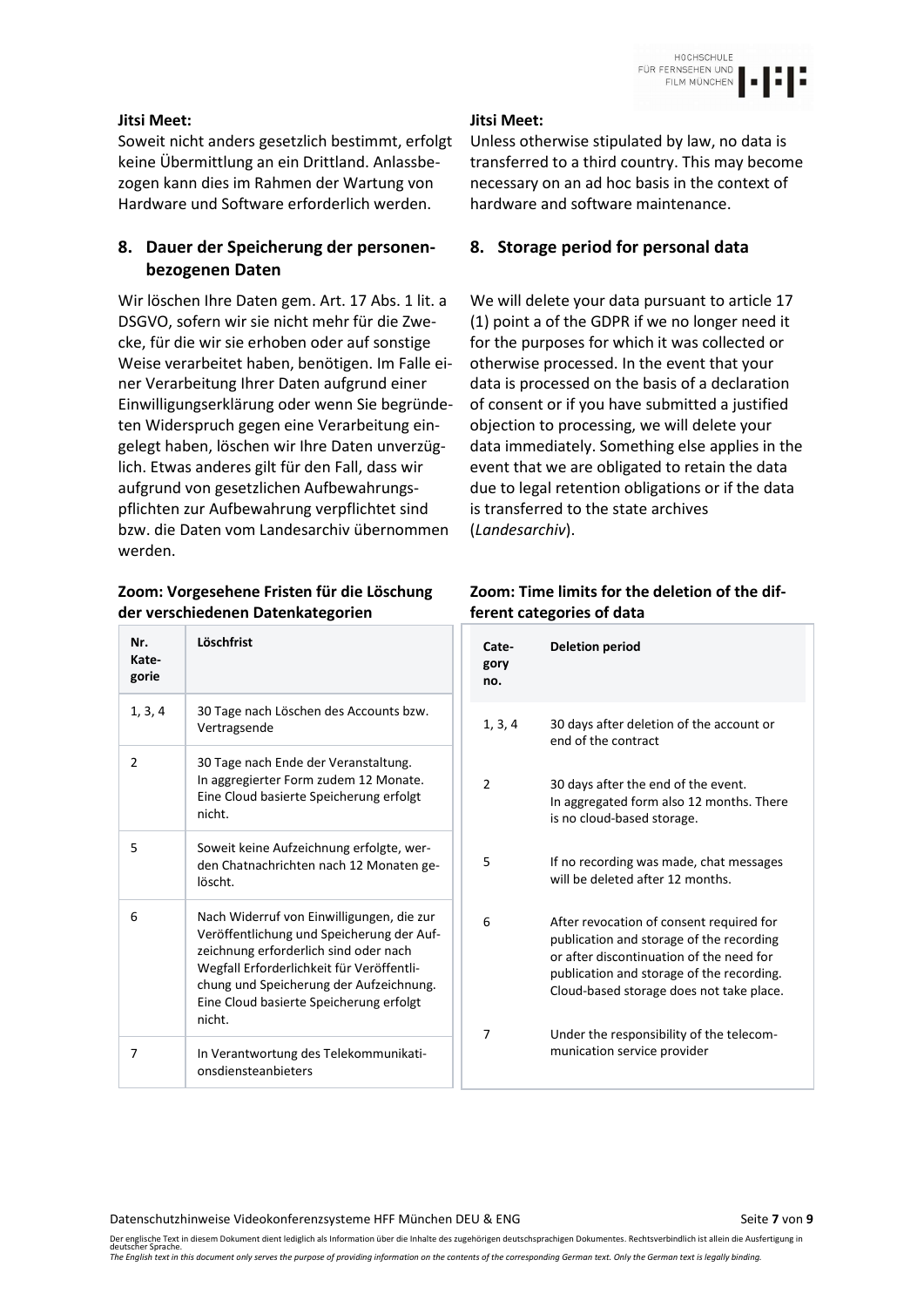Hinsichtlich der Verarbeitung Ihrer personenbezogenen Daten stehen Ihnen als einer betroffenen Person die nachfolgend genannten Rechte gemäß Art. 15 ff. DSGVO zu:

- Sie können **Auskunft** darüber verlangen, ob wir personenbezogene Daten von Ihnen verarbeiten. Ist dies der Fall, so haben Sie ein Recht auf Auskunft über diese personenbezogenen Daten sowie auf weitere mit der Verarbeitung zusammenhängende Informationen (Art. 15 DSGVO). Bitte beachten Sie, dass dieses Auskunftsrecht in bestimmten Fällen eingeschränkt oder ausgeschlossen sein kann (vgl. insbesondere Art. 10 BayDSG).
- Für den Fall, dass personenbezogene Daten über Sie nicht (mehr) zutreffend oder unvollständig sind, können Sie eine **Berichtigung** und gegebenenfalls **Vervollständigung** dieser Daten verlangen (Art. 16 DSGVO).
- Bei Vorliegen der gesetzlichen Voraussetzungen können Sie die **Löschung** Ihrer personenbezogenen Daten (Art. 17 DSGVO) oder die **Einschränkung der Verarbeitung** dieser Daten (Art. 18 DSGVO) verlangen. Das Recht auf Löschung nach Art. 17 Abs. 1 und 2 DSGVO besteht jedoch unter anderem dann nicht, wenn die Verarbeitung personenbezogener Daten erforderlich ist zur Wahrnehmung einer Aufgabe. Die im öffentlichen Interesse liegt oder in Ausübung öffentlicher Gewalt erfolgt (Art. 17 Abs. 3 lit. b DSGVO).
- Wenn Sie in die Verarbeitung eingewilligt haben oder ein Vertrag zur Datenverarbeitung besteht und die Datenverarbeitung mithilfe automatisierter Verfahren durchgeführt wird, steht Ihnen gegebenenfalls ein Recht auf **Datenübertragbarkeit** zu (Art. 20 DSGVO).
- Liegt eine internationale Übermittlung von personenbezogen Daten ohne Grundlage eines Angemessenheitsbeschlusses der EU-Kommission vor, haben Sie das Recht eine Kopie der vertraglichen Garantien auf Anfrage bei uns erhalten.
- Sie haben das Recht, sich bei einer Aufsichtsbehörde im Sinn des Art. 51 DSGVO

# **B. Betroffenenrechte B. Rights of the data subject**

## **1. Allgemein 1. General regulations**

Pursuant to articles 15 et seq. of the GDPR, you, the data subject, are entitled to the following rights concerning the processing of your data:

- You can ask for **information** about whether data concerning you is being processed. If this is the case, you are entitled to information about which data is processed and other information relating to the processing (article 15 of the GDPR). Please note that this right to information can be restricted or excluded in certain cases (see in particular article 10 of the *BayDSG*).
- If the personal data concerning you is/has become inaccurate or incomplete, you can request that this data is **rectified** and/**or completed** (article 16 of the GDPR).
- If the legal requirements are met, you can request that your personal data be **deleted** (article 17 of the GDPR) or **processing of your data be restricted** (article 18 of the GDPR). The right to deletion pursuant to article 17 (1) and (2) of the GDPR does not apply in certain cases, however, such as if the processing of personal data is vital for the performance of a task that is in the public interest or is performed in the exercise of official authority (article 17 (3) point b) of the GDPR).
- If you have consented to data processing or there is a contract concerning data processing and data is processed automatically, you may be entitled to data **portability** (article 20 of the GDPR).
- If there is an international transfer of personal data without the basis of an adequacy decision of the EU Commission, you have the right to obtain a copy of the contractual safeguards from us upon request.
- You are entitled to file a complaint concerning the processing of your personal data with a supervisory authority as defined in